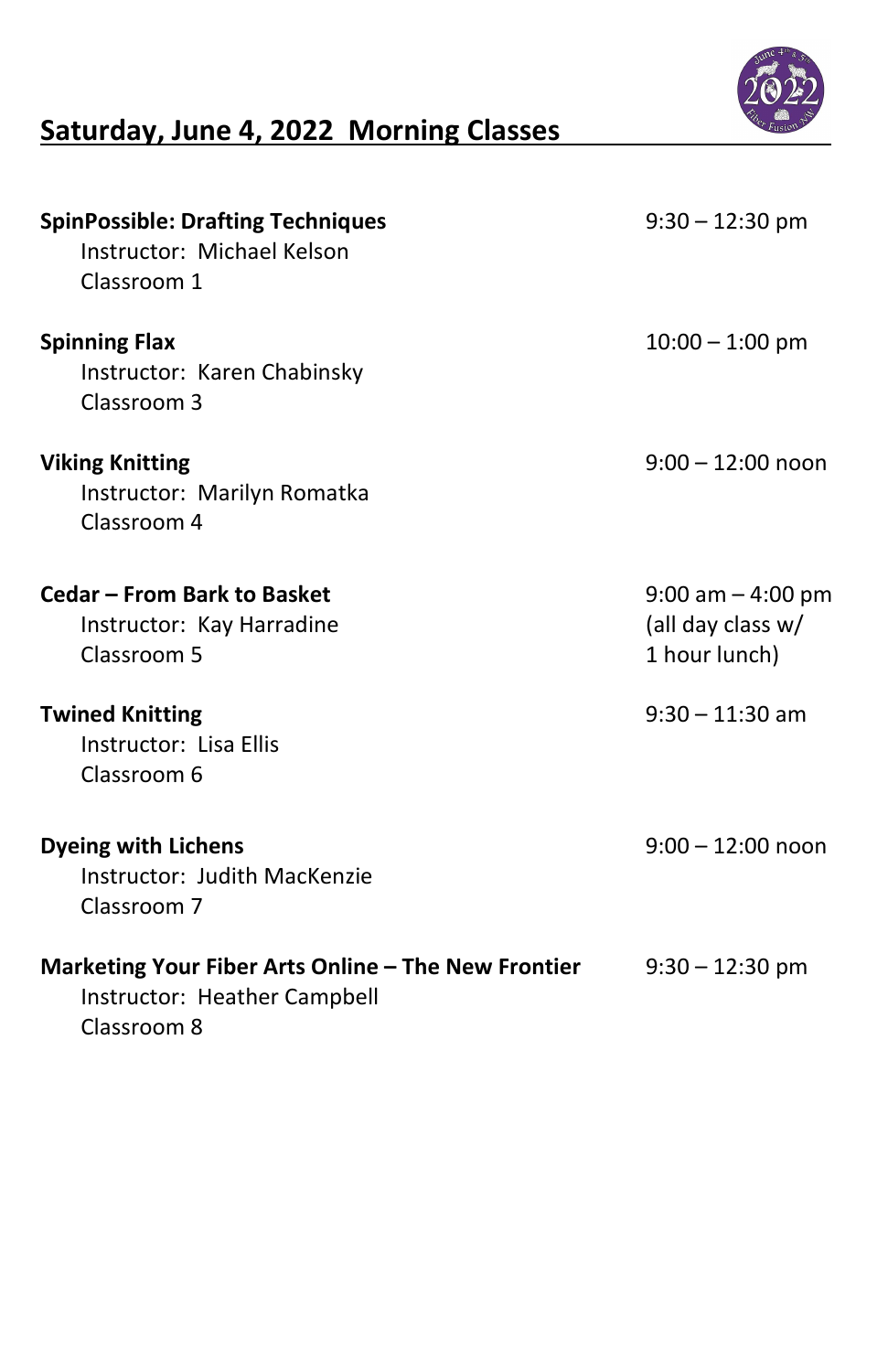

# Saturday, June 4, 2022 Afternoon Classes

| <b>SpinPossible: Exploration</b><br>Instructor: Michael Kelson<br>Classroom 1                                                                                           | $2:00 - 5:00 \text{ pm}$ |
|-------------------------------------------------------------------------------------------------------------------------------------------------------------------------|--------------------------|
| <b>Plying for Texture on a Wheel</b><br>Instructor: Sari Peterson<br>Classroom 2 – West Entrance – follow arrows<br><b>Restricted to Masks and Proof of Vaccination</b> | $1:30 - 5:30$ pm         |
| Kumihimo - Braiding with Backbone<br>Instructor: Marilyn Romatka<br>Classroom 4                                                                                         | $2:00 - 5:30$ pm         |
| <b>Mitered by Design</b><br>Instructor: Lisa Ellis<br>Classroom 6                                                                                                       | $2:00 - 4:00$ pm         |
| <b>Artsy Nuno Felted Scarf</b><br>Instructor: Lauralee DeLuca<br>Classroom 7                                                                                            | $2:00 - 5:30$ pm         |
| <b>After You Bring that Precious Fleece Home</b><br>Instructor: Judith MacKenzie<br>Classroom 8                                                                         | $2:00 - 5:00$ pm         |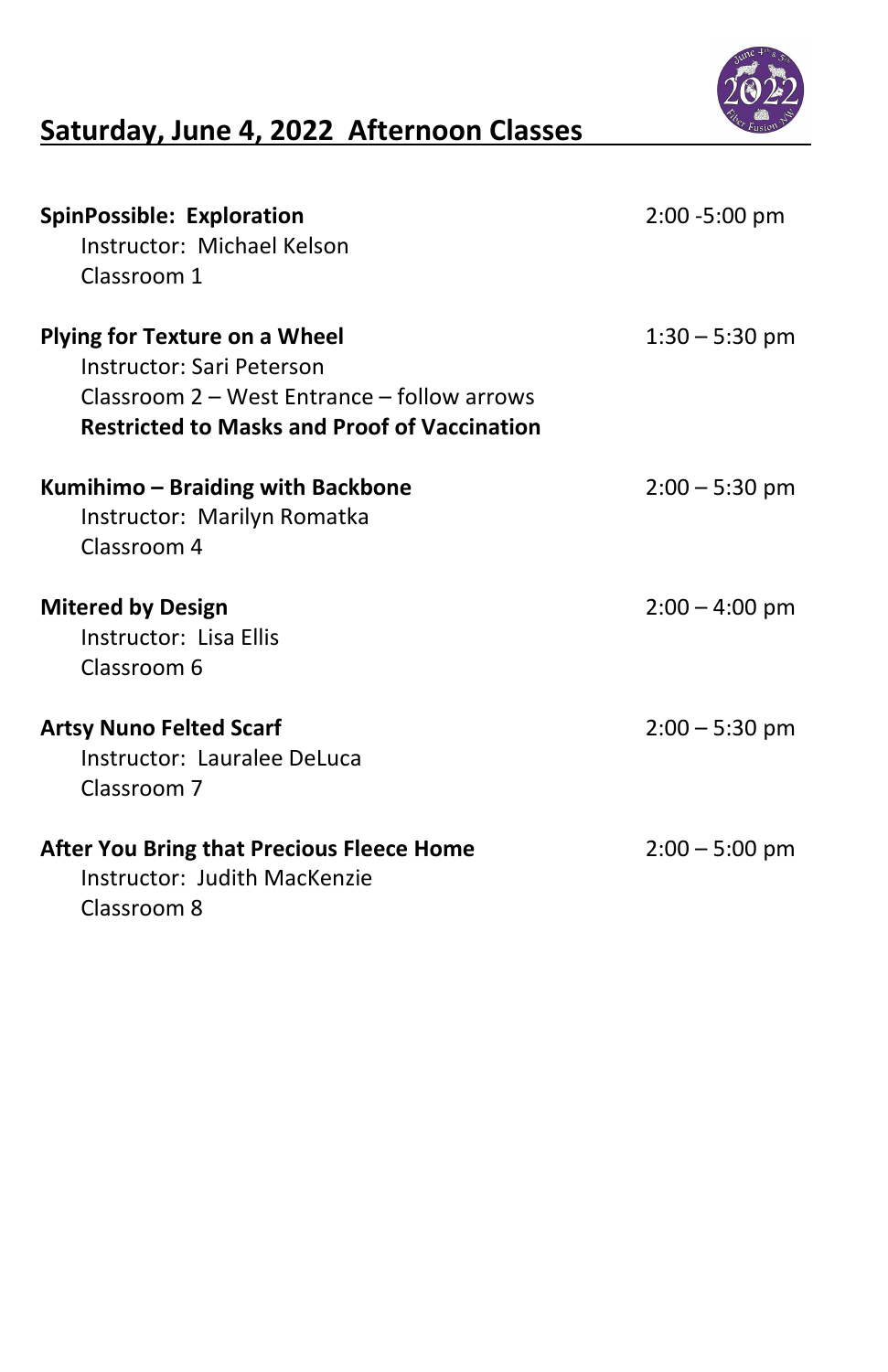

## Sunday, June 5, 2022 Morning Classes

 Instructor: Flora Carlisle-Kovacs (all day class w/ Classroom 7 1 hour lunch)

#### Fleece in Your Hands: Shetlands & Icelandics 9:00 – 12:00 pm

| <b>Beginning Punch Needle Rug Hooking</b><br>Instructor: Lolly Golden<br>Classroom 1                                                                              | $9:00-12:00$ pm                                              |
|-------------------------------------------------------------------------------------------------------------------------------------------------------------------|--------------------------------------------------------------|
| <b>Mohair Lock Spinning Joy</b><br>Instructor: Kathy Martin<br>Classroom 2 – West Entrance – follow arrows<br><b>Restricted to Masks and Proof of Vaccination</b> | $9:00 - 12:00$ pm                                            |
| <b>Fair Isle &amp; Colorwork</b><br>Instructor: Sue Smith<br>Classroom 3                                                                                          | $9:30 - 12:30$ noon                                          |
| <b>Card (Tablet) Weaving</b><br>Instructor: Marilyn Romatka<br>Classroom 4                                                                                        | $9:00 - 4:00$ pm<br>(all day class $w/$<br>1 hour lunch)     |
| <b>Cedar – From Bark to Basket</b><br>Instructor: Kay Harradine<br>Classroom 5                                                                                    | $9:00$ am $-4:00$ pm<br>(all day class $w/$<br>1 hour lunch) |
| <b>Twined Knitting</b><br>Instructor: Lisa Ellis<br>Classroom 6                                                                                                   | $9:30 - 11:30$ am                                            |
| <b>Felted Jewelry with Embedded Beads</b><br>turatan Flana Cauliala Karipan                                                                                       | $9:00 - 4:00$ pm<br>$\left($ ollaicheacht $\right)$          |

 Instructor: Judith MacKenzie Classroom 8